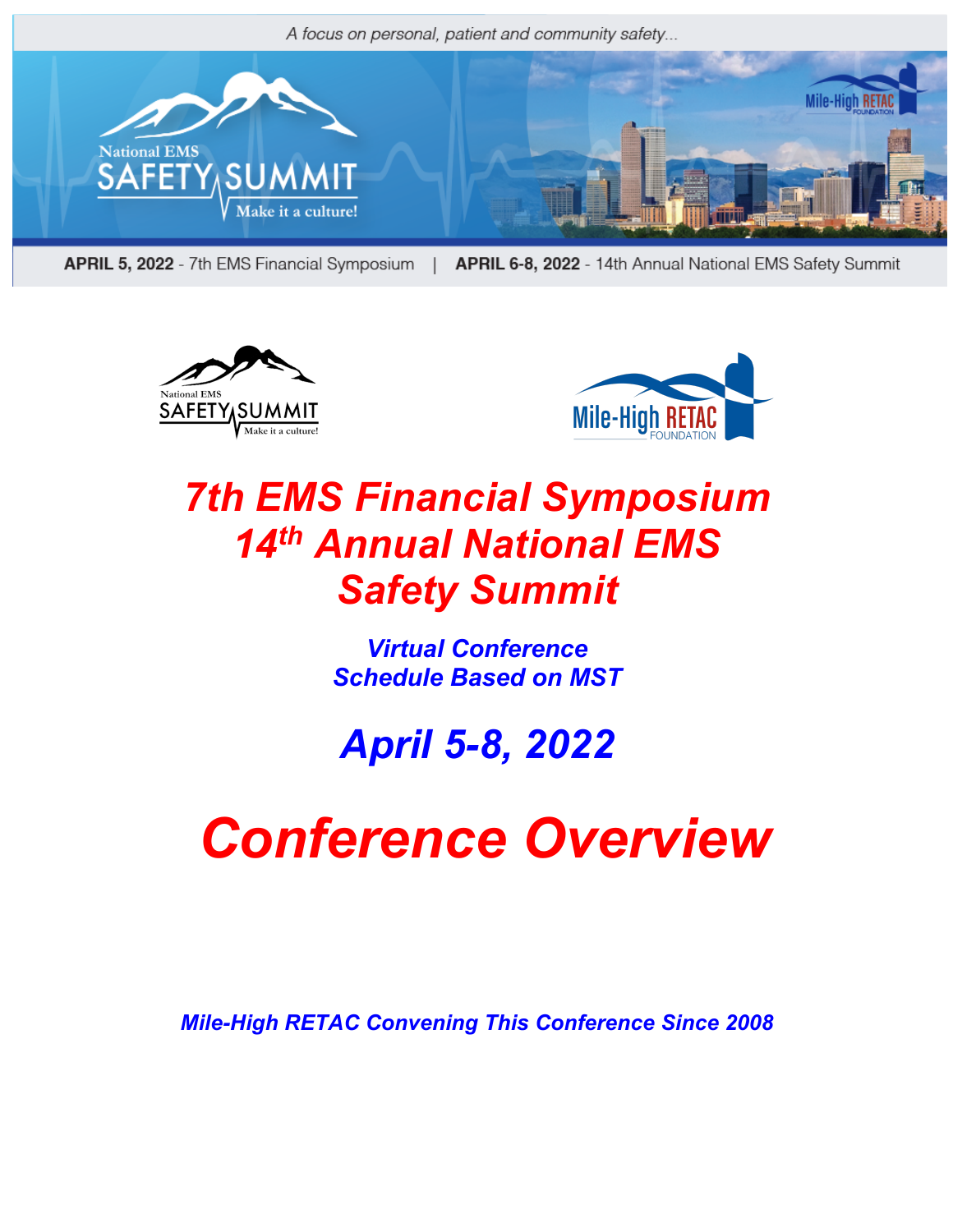**Safety Summit Motto:** Safety – Make it a Culture! A Focus on Personal, Patient and Community Safety

**Location:** Virtual- live presentations Schedule based on MST

### **Schedule of Events:**

#### **Daily Timelines**

Lectures will mostly be limited to one hour An exhibitor/vendor presentation will occur following each lecture- 8:00am – 5:00pm. See agendas for details and specific vendor dates and times Breaks will occur following each lecture for 10 minutes Lunch Break will be 30-45 minutes

#### **Daily Schedule**

#### **EMS Financial Pre-Conference- Tuesday, April 5, 2022**

EMS Financial Symposium- 8:00am – 5:00pm Exhibitor/Vendor Presentations- 8:00am – 5:00pm

#### **Wednesday, April 6, 2022**

Conference Lecture- 8:00am – 5:00pm Exhibitor/Vendor Presentations- 8:00am – 5:00pm

#### **Thursday, April 7, 2022**

Conference Lecture- 8:00am—5:00pm Exhibitor/Vendor Presentations- 8:00am—5:00pm

#### **Friday, April 8, 2022**

Conference Lecture- 8:00am—5:00pm Exhibitor/Vendor Presentations- 8:00am—5:00pm

#### **Registration Fees:**

*General Session Conference Registration Fee Pre-Conference Tuesday, April 5, 2022* \$150 Pay by March 29, 2022, \$200 March 22, 2022, and after

*Wednesday, Thursday, Friday, April 6-8, 2022* \$350 Pay by March 29, 2022, \$400 March 22, 2022, and after

*One-day Registration Fee* \$150 Pay by March 29, 2022, \$200 March 22, 2022, and after